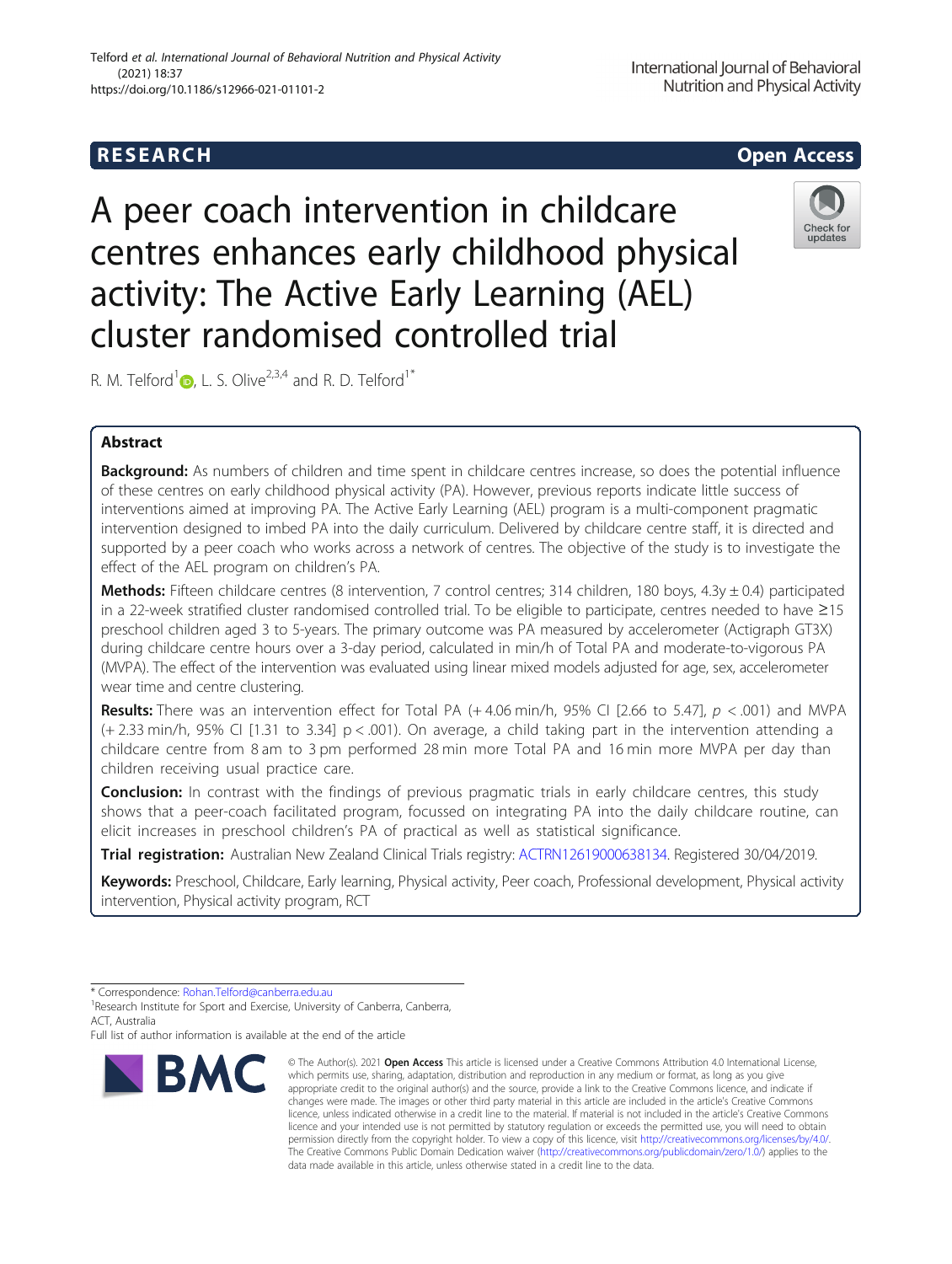### Background

Physical activity plays a central role in children's health and wellbeing and is associated with a range of psychosocial, cognitive and physical health outcomes [[1\]](#page-10-0). There is also increasing evidence that physical activity levels track into later stages of life [[2\]](#page-10-0), with early childhood emerging as a critical time for the promotion of healthy lifestyle behaviours [[3\]](#page-10-0). Childcare centres are an ideal setting to address physical activity behaviour across the community because they are attended by a large proportion of preschool aged children. For example, in Australia, 85% of children attend non-compulsory preschool, of which 50% attend a preschool program for 15 or more hours per week at a childcare centre [\[4](#page-10-0)].

Physical activity interventions in childcare settings have been the topic of several meta analytic reviews [[5](#page-10-0)– [7\]](#page-10-0), systematic reviews [\[5](#page-10-0), [8](#page-10-0)] and commentaries [[9\]](#page-10-0) from which there is general consensus that interventions specifically targeting physical activity may evoke a small to moderate effect. Despite insufficient current evidence to describe any specific approach most likely to succeed, authors have outlined intervention characteristics that appear to promote success. These include: structured activities easily incorporated into the daily 'routine' [\[6](#page-10-0), [7](#page-10-0)]; professional development of educators and carers [[5,](#page-10-0) [8](#page-10-0)], as well as alternate methods to traditional face-to-face professional development, such as mentoring, and coaching [\[9](#page-10-0)]; specific targeting of the group of interest [[7\]](#page-10-0); pragmatic considerations that suggest "real world" application [[6\]](#page-10-0); and appropriate theory in the design process [[8\]](#page-10-0). Of particular interest was the conclusion drawn in a recent meta-analysis [\[6](#page-10-0)] that not one pragmatic intervention in childcare settings had been successful in improving physical activity.

Our approach and evaluation, novel to childcare settings, is to provide childcare centre educators with in-centre professional development from a peer coach. Peer coaching can include planning, teaching, modelling, and practising new skills, direct observation of the implementation of target practices, and performance feedback [\[10](#page-10-0)]. Deploying just the one peer coach across multiple centres not only provides tailored support and feedback to assist educators to conduct the physical activities themselves, but also promotes a system of economic and administrative efficiency, and so sustainability. Indeed, a peer coach used in this manner has previously been found to be successful in improving physical activity levels in primary schoolaged children [\[11](#page-10-0)].

The aim of this study was to evaluate the effect of a multisite and pragmatic peer coach-based intervention on the level of physical activity of the children attending childcare centres.

### Method

### Study design

Conducted over a 6-month period, the Active Early Learning (AEL) intervention was a cluster randomised controlled trial (RCT) in 16 childcare centres, each individually owned by one of 3 private companies. Following consent by the childcare centre owners, these sixteen centres were invited to participate in the study. Eligibility criteria for a centre to participate included having a minimum attendance of 15 preschool children between the ages of 3 to 5-years. The study followed the Consolidated Standards of Reporting Trials (CONSORT) Statement with Extension to Cluster Randomised Trials [[12](#page-10-0)] and was registered with the Australian New Zealand Clinical Trials Registry (ACTRN12619000638134) and approved by the University of Canberra Human Research Ethics Committee (No:1853). The general study design is depicted in the CONSORT diagram Fig. [1.](#page-2-0)

### Randomisation and allocation

Childcare centres in this stratified cluster RCT were assigned to trial arms such that centre-level covariates (socioeconomic status [SES], National Quality Rating (NQR) and geographic location) were balanced. Firstly, centres were stratified according to higher SES > 1000 and lower SES < 1000, using the Australian Bureau of Statistics Socio-Economic Indexes for Areas (SEIFA) index [[13](#page-10-0)]. These strata were then split according to the NQR of each centre, a government quality rating system for childcare centres [\[14\]](#page-10-0). The NQR involves an assessment of 7 categories of centre quality: educational program and practice, physical environment, health and safety, staffing arrangements, relationships with children, collaborative partnerships and governance and leadership. Each category is rated 1 to 3 permitting a maximum score of 21. With the mean NQR score and range for the centres in the study being 14.1 (9–18), the centres were stratified according to rating lower with an NQR < 14 or higher with an NQR > 14. This produced four groups: (1) Higher SES/higher NQR, (2) Higher SES/lower NQR, (3) Lower SES/lower NQR, and (4) Lower SES/higher NQR. Following baseline data collection, centres from each stratum were allocated to the intervention or control arm using a computer-generated randomization procedure, conducted by an independent researcher.

### Study setting

The childcare centres are located in New South Wales and southern Queensland in Australia. All centres are privately owned and provide all-day or part-time care for children aged 6 months to 5 years, and they provide a preschool education program for children (typically 3 to 5 years of age) prior to commencing primary school. The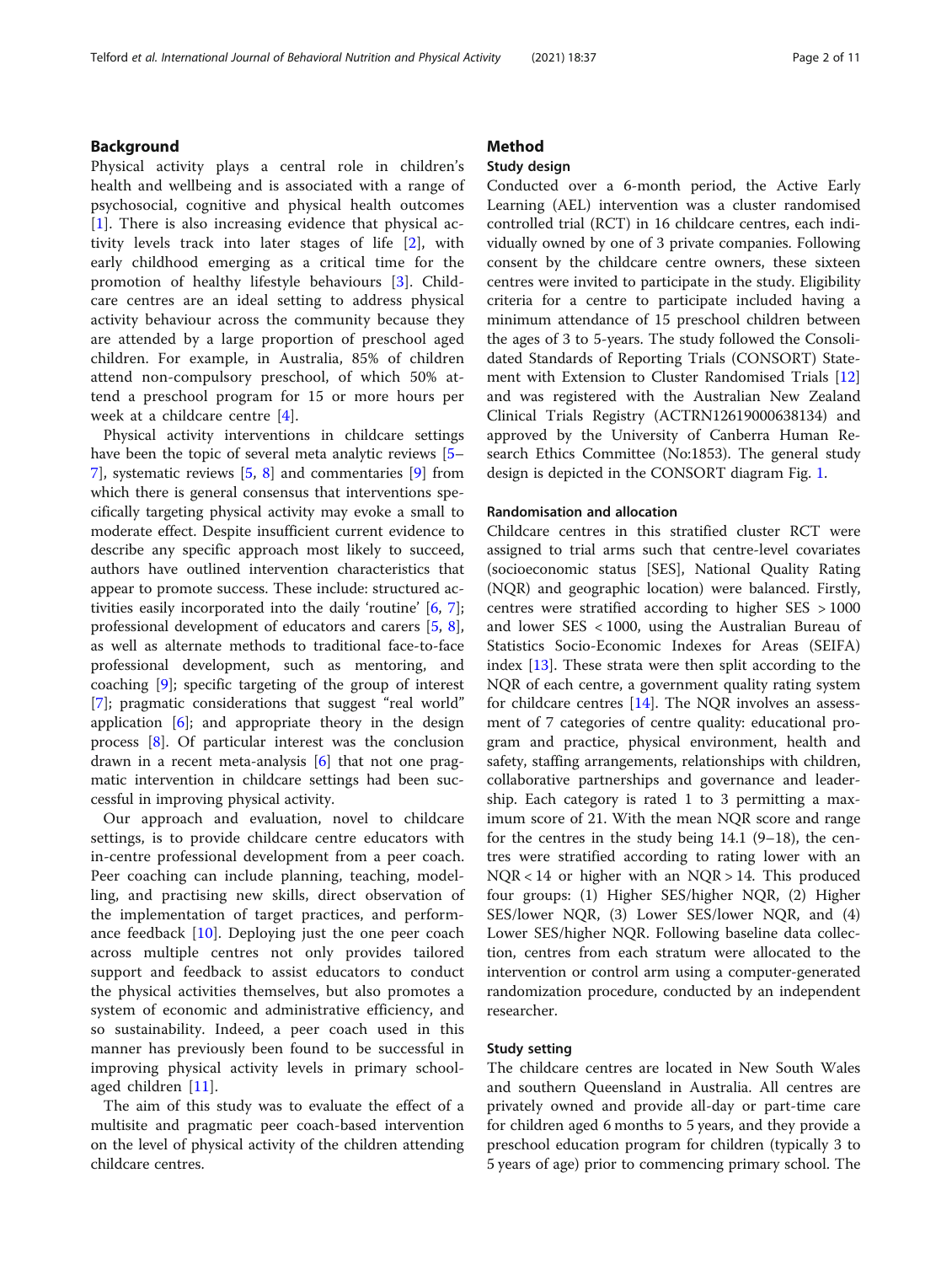<span id="page-2-0"></span>

curriculum is guided by the Early Years Learning Framework developed by The Council of Australian Governments, and as outlined above are assessed against the National Quality Framework (NQF) which provides a national approach to regulation, assessment and quality improvement for early childhood education and care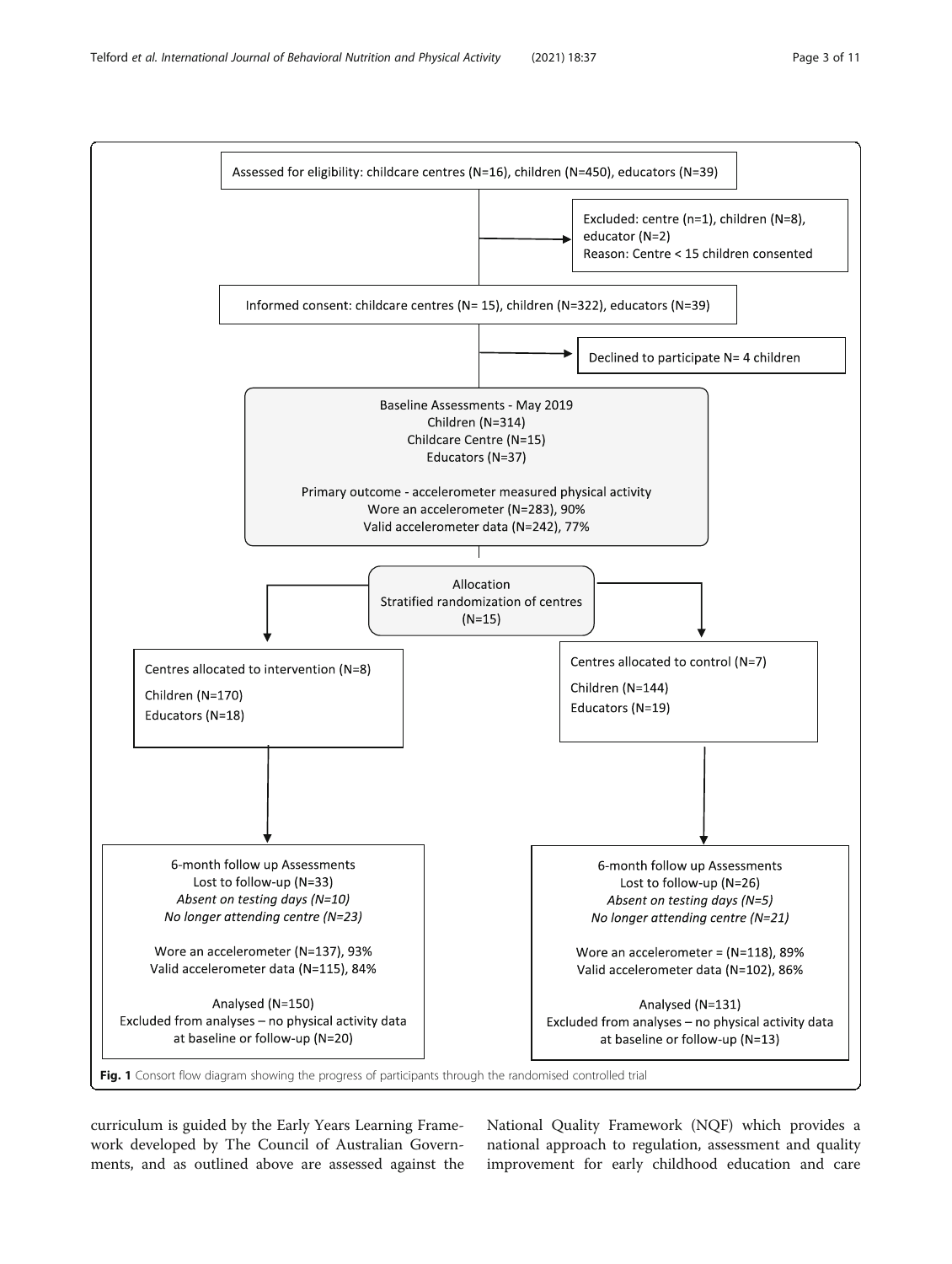<span id="page-3-0"></span>settings [[14](#page-10-0)]. Children in this age group have their own room, and their supervision must include an early childhood teacher with university degree qualification; and all other educators must be working toward an approved certificate course in early childcare with a minimum educator to preschool child ratio of 1:11. In the current study, the average number of preschool children was similar across the centres (mean = 29, range = 20 to 35), and the mean NQR score of the centres (14.1) was lower than the mean of all childcare services in Australia  $(16.4 \pm SD 5.7)$ . Centres allocated to the intervention group received the AEL program and control centres continued with their usual practice.

### The intervention

### The AEL coach

The centrepiece of the intervention is the appointment of a peer coach (the AEL coach), whose role is to introduce program components to the educators sequentially during a weekly onsite visit. Consistent with a pragmatic approach, we employed one AEL coach who resided within the general geographical area of the childcare centres. The position was advertised on an employment website with qualifications deliberately outlined in broad terms. These were listed as experience in early childhood education or physical activity, a desire to work with children and childcare workers, and strong personal communication skills. The level of remuneration was set accordingly at an industry rate considered viable by centre operators for future scaled up implementation. The successful applicant, who had 5 years' experience delivering children's physical activity programs in childcare and not-for-profit settings, as well as a qualification in social work, participated in 4 workshops delivered by the research staff. The topics covered included: a) the AEL program background, philosophy and objectives; b) physical literacy and its relationship with physical activity; c) opportunities for the development of physical literacy and improving physical activity within the childcare centre setting and curriculum; and d) peer coaching strategies and their application with childcare educators. These peer coaching strategies can be broadly categorised as: a) advocating (the importance of physical activity and physical literacy); b) teaching (how to plan and deliver program activities); (c) resource provision (activity plans and ideas); c) facilitating (meeting curricular requirements through AEL activities); d) supporting (educator encouragement and motivation); and e) assessing (progress, potential barriers, problem solving). The frequency of each strategy used by the coach is shown in Fig. 2.

### Theoretical framework

The role of the AEL coach is informed by Vygotsky's Social Development Theory (SDT), which argues that social interaction precedes development [\[15\]](#page-10-0). Using SDT to inform the design and implementation of teacher professional development has previously been discussed and recommended [\[16\]](#page-10-0). SDT places importance on the connections between people (the AEL coach and childcare staff) and the sociocultural context (childcare setting) in which they act and interact in shared experiences (the

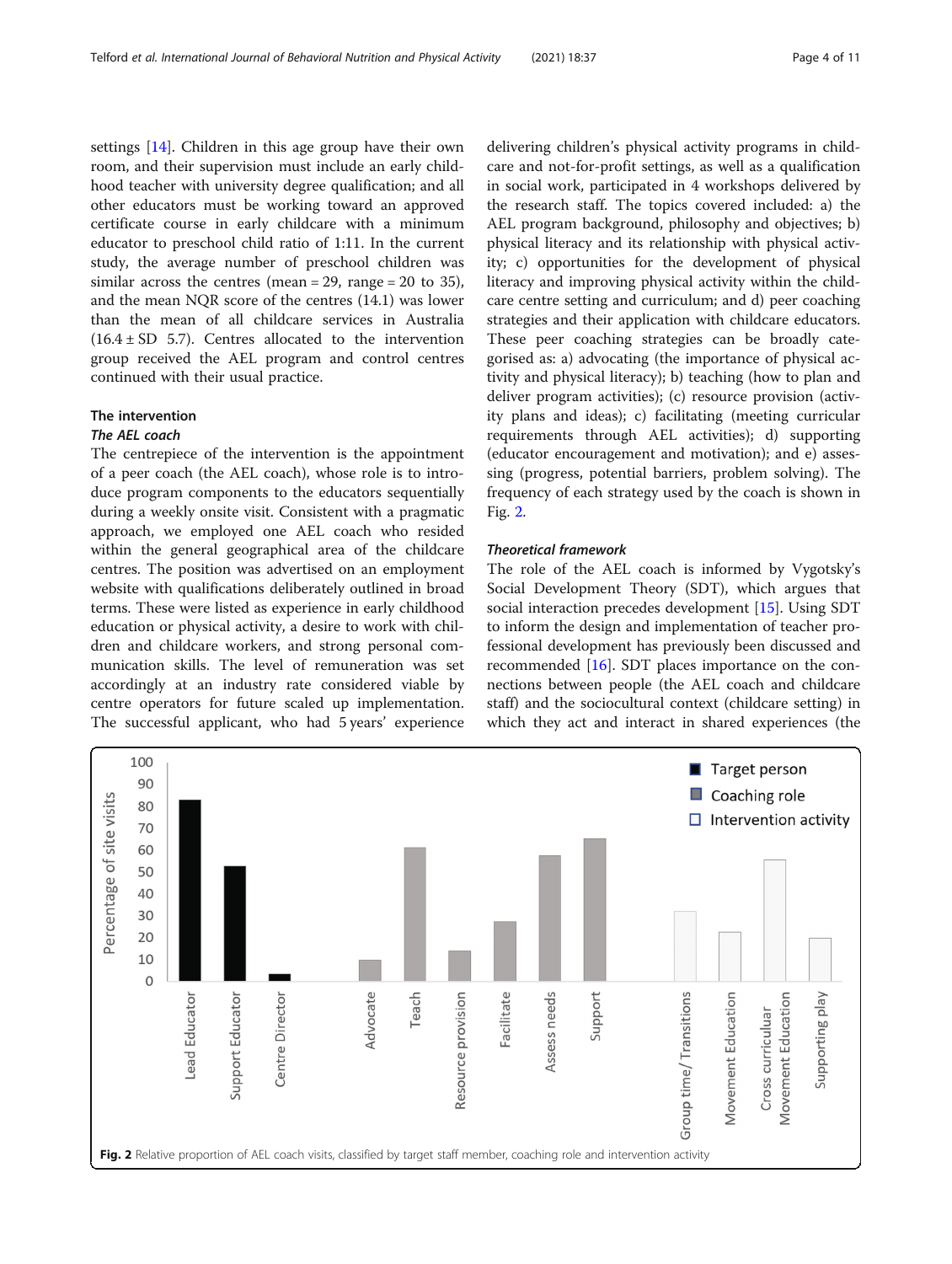AEL program of activities). SDT states the important role of a 'More Knowledgeable Other' who imparts knowledge on a learner. This person refers to anyone who has a better understanding or a higher ability level than the learner, with respect to a task, process, or concept. The 'More Knowledgeable Other' is normally thought of as being a teacher, coach, older adult or peer, and in the case of the current study, is the AEL coach. We apply SDT to inform the relationship between the AEL coach and childcare educator, as well as the relationship between childcare educator and the children under their care.

The design of the intervention was informed by the concept of physical literacy [[17\]](#page-10-0), which acknowledges the interplay between an individual's level of physical activity and their level of motivation, confidence, physical competence and knowledge. Activities were therefore selected to prioritise enjoyment while developing movement competency and confidence, rather than solely focussing on increasing physical activity. Accompanying AEL resources, provided in the form of printed cards, described how each activity contributed to the development of physical literacy. Contributing elements were categorised within the four domains of physical literacy set out by the Australian government [\[18\]](#page-10-0): the physical domain (e.g. throwing and catching); the psychological domain (e.g. enjoyment); the social domain (e.g. teamwork); and the cognitive domain (e.g. decision making).

### Development

A fundamental consideration was to develop a pragmatic intervention; in other words, one designed for sustainable operation under "real world" childcare centre conditions. An Intervention Mapping Planning Framework [[19\]](#page-10-0) was employed to inform AEL intervention design; a 6-step systematic process for decision making, implementation and evaluation. The process followed was to: a) examine past literature and consult with experienced researchers and practitioners to better understand behavioural and environmental determinants of children's physical activity in childcare settings; b) identify desired program outcomes, select determinants of behavioural and environmental change and create intervention objectives; c) identify theories providing insight as to how the objectives could be operationalised in the childcare setting; d) decide on intervention components and integrate them into the AEL intervention; e) develop an implementation strategy to embed the program into the curriculum and daily routine of the childcare centres; and f) plan the evaluation of the program implementation and effectiveness. With the pragmatic qualities of our intervention at the forefront of our considerations, and to facilitate steps b) to e), we conducted four focus groups with childcare staff to seek their views on physical activity, physical development and professional development. We also consulted the centre owners throughout the design process to ensure the proposed implementation method was considered practically and financially realistic.

### **Description**

The intervention mapping process to increase physically active experiences into the childcare centre daily routine identified four opportunities. As described in Table [1](#page-5-0), along with the sequence and period of their introduction, these were classified as: group/mat time and transitions, movement education, cross-curricular movement education, and encouraging challenging free play.

Of the 22-week intervention, each component was introduced and developed over 4 weeks, with all 4 components incorporated into the daily schedule during the following 6 weeks. The professional development provided by the AEL coach for the educators included guidance on introducing and conducting the activities. This occurred during a weekly "in-class" site visit which involved coach-educator reflection on the degree of success of the previous weeks' activities followed by the planning of activities for the coming week.

Coach-educator interaction occurred during class time during a prearranged 3-h window of opportunity either in the morning or afternoon. The coach exercised a large degree of flexibility to accommodate the dynamic childcare environment, working with the educators as time became available, visiting two centres per day from Monday to Thursday. Friday was a dedicated planning day for the coach to organise the following weeks site visit and to plan how to tailor the activities into the learning themes at the centres. For example, if the weekly theme was "colours", the coach devised ways in which colours could be incorporated into that week's physical activities. During the focus groups, the educators indicated a preference for physical print-outs rather than online resources. Consequently, printed summaries of the program activities were provided prior to each site visit outlining preparation and equipment requirements. As previously mentioned, these also included, in simple terms, the physical, social and psychological objectives aligned with each activity. While this resource was provided each week, educators were also encouraged to be creative, and modify activities based on their experience and preferences.

### Measurements

Collection of baseline data occurred over 3.5 weeks in May 2019 with the post-intervention measures occurring for the same duration in November/December of the same year.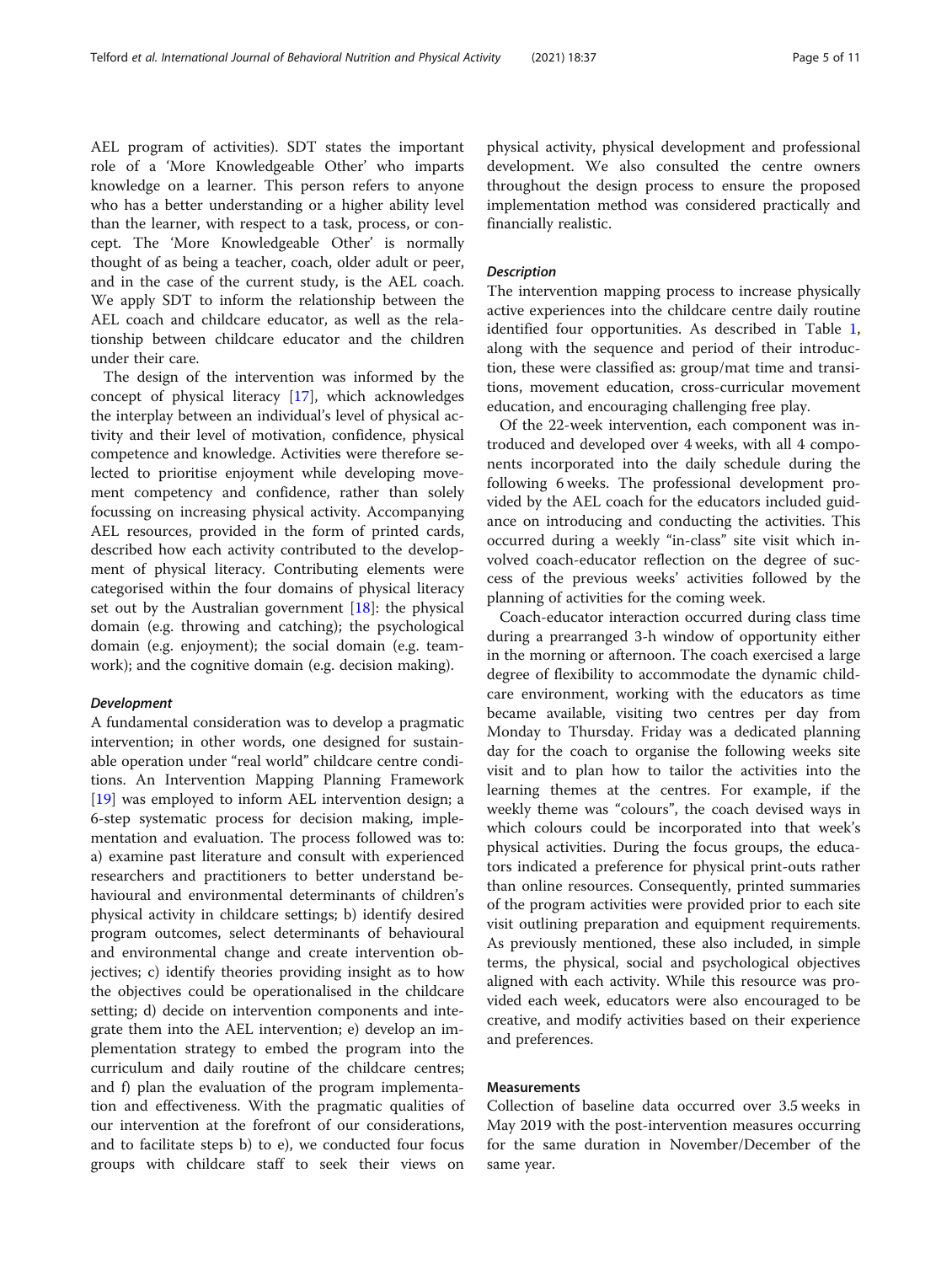| AEL program components <sup>a</sup>    | Week of introduced<br>components | Description and typical duration                                                                                                                                                                                                                                                                                                                                                                                                                                                                                                                                                                                                      |  |  |  |
|----------------------------------------|----------------------------------|---------------------------------------------------------------------------------------------------------------------------------------------------------------------------------------------------------------------------------------------------------------------------------------------------------------------------------------------------------------------------------------------------------------------------------------------------------------------------------------------------------------------------------------------------------------------------------------------------------------------------------------|--|--|--|
| 1. Group/mat time and Transitions      | $1$ to $4$                       | Group/Mat time: daily periods when children are gathered together,<br>movement experiences with a focus on fundamental movement skill;<br>5 to 20 min.<br>Example: Educator holds up pictures of animals or objects and children<br>explore associated movements, such as frog's jump, rocks' stillness.<br>Transitions: periods between different centre events e.g. arrival at the<br>centre, moving from inside to outside, or from group time to meal tables<br>with a focus on movement creativity and exploration; 1 to 5 min.<br>Example: Children mimic their favourite animal as they move from mat<br>time to hand washing. |  |  |  |
| 2. Movement education                  | 5 to 8                           | Educator guided individual or group physical activity challenges which<br>may involve equipment, sports and games; 10-20 min.<br>Example: Games incorporating balls and other equipment; obstacle course<br>challenges                                                                                                                                                                                                                                                                                                                                                                                                                |  |  |  |
| 3. Cross-curricular movement education | 9 to 12                          | Activities complementing the day's curriculum learning theme; usually<br>integrating a story and book reading; 20-30 min.<br>Example: Children are read a story about the circus. The educator guides<br>children to discuss and perform circus movements such as walking along<br>a line of tape (tight rope walking), exploring bean bags (juggling).                                                                                                                                                                                                                                                                               |  |  |  |
| 4. Encourage challenging free play     | 13 to 16                         | Educator enhancement of free-time active play to promote exploration<br>and opportunities to develop confidence and risk assessment skill with<br>challenging play; 10-30 min. Challenging play in this study was<br>communicated to educators as using movement to explore boundaries<br>and test children's limits.<br>Example: Coach and educators discuss and then encourage challenging<br>play<br>using a selected piece of outdoor equipment (such as a balance beam<br>or slide) while taking safety precautions.                                                                                                             |  |  |  |

#### <span id="page-5-0"></span>Table 1 The AEL program components, frequency and description

<sup>a</sup>Intervention components 1 to 4 are re-introduced concurrently by childcare educators during weeks 17 to 22, with daily inclusion of components 1 to 2 (or 3)

### Demographics and participant characteristics

Children's height and weight were measured using a portable stadiometer (Wedderburn, Model no: WM602) and digital scales (A&D, Model no: UC321). Date of birth, sex and attendance were recorded, and educators completed an online survey requesting their age, level of education and years of childcare experience. The SEIFA index was used to estimate the socio-economic status of the childcare centre location.

### Physical activity

Children wore accelerometers (Actigraph GT3x, Pensacola, FL, USA) on a waist belt for 3 consecutive days during childcare hours. Delegated educators at each centre were provided with written and verbal instruction and a demonstration of how to fit children with the accelerometers. Over 3 days, as each child arrived at a centre, the educator fitted the waist belt and removed the belt at time of departure. The physical activity outcome variables were total physical activity (Total PA) and moderate-to-vigorous physical activity (MVPA) measured as minutes per hour. Activity cut points were set for light activity (800–1679) and MVPA (above 1680), based on a previous calibration study for preschool children [[20\]](#page-10-0). Total PA was the combination of light activity and MVPA. Using an epoch length of 15 s, data were included for analyses if there were  $\geq 3$  or more hours of valid wear time after screening for non-wear periods of ≥20mins. The selection of physical activity outcome variables, cut points and validation criteria were based on a previous study in preschool children [[21](#page-10-0)].

### Process measures

To assess implementation fidelity, and to summarise process measures, data were extracted from a daily online logbook maintained by the AEL coach. This included day by day records of the site visits, the type of activity, coaching strategy and details of educator progress. Lead Educators at each centre were asked to maintain a record of intervention activities on a wall chart provided by the AEL coach. To indicate educator fidelity, a custom rubric was created to assess the quality and frequency of the implemented activities; these being completed by a researcher using direct observation of educator practice followed by an interview.

### Statistical analysis

Independent sample t-tests were used to examine differences in the intervention and control groups at baseline. To investigate the effect of the intervention on physical activity, we fitted a Linear Mixed Model using the R Lme4 package [\[22\]](#page-10-0) with Physical Activity as the dependent variable, Group-by-Time (i.e. intervention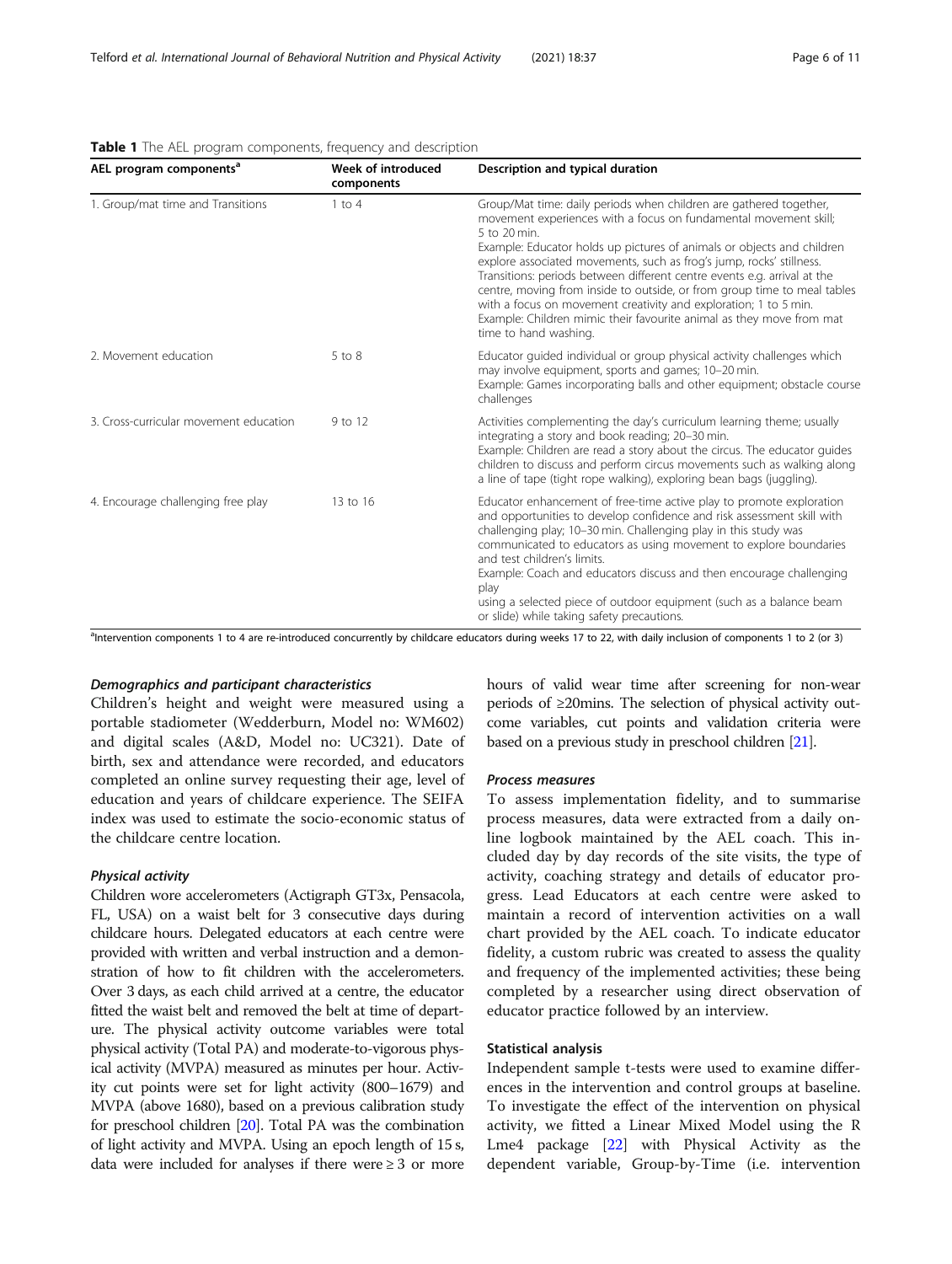effect), Sex, Age and Accelerometer Wear Time as fixed effects, and Centre and Participants as random effects. Visual inspection of quantile-quantile plots and plots of fitted values versus the standardized residuals did not reveal any obvious deviations from homoscedasticity or normality. We performed significance testing using Type II F tests with Kenward-Rogers degrees of freedom approximation, and we report results as estimated mean effects with 95% confidence intervals. Our analysis was conducted using an intent-to-treat approach, and therefore included all randomised participants and all available data at each time point.

### Results

### Sample

Figure [1](#page-2-0) shows the CONSORT flow diagram. Sixteen centres and 450 children were assessed for eligibility. Parents provided consent for 322 children (72% consent rate). Of the 16 centres, one centre had low enrolment numbers of preschool children  $(n = 8)$  and was excluded from the study. As a result, 314 children and 15 centres took part in the study.

Table 2 shows the baseline measurements of the participants, educators and centres. A higher proportion of boys (57%) than girls participated in the study and there was a higher proportion of girls in the intervention

compared to the control arm (45% vs 40%). The results from the independent sample t-tests indicated there were no baseline differences in participant characteristics between the intervention and control groups. Of the 314 participants, 283 wore an accelerometer at baseline from which 242 (88%) returned valid data. At follow-up, 255 participants wore an accelerometer and 85% returned valid data. In the study jurisdiction, childcare staff are required by law to meet minimum standards of qualification and education, and those characteristics of the control and intervention groups were essentially the same. There were no significant group differences in educator age, SES or NQR.

### Process measures

The frequency of coach visits was calculated from the coach logbook. The coach completed 164 out of a possible 176 site visits (93% completion of intended weekly visits); visiting each centre on average 21 times (range 18–22) from 22 possible weeks. Reasons for the coach missing a session were: sickness  $(N = 4)$ , centre cancellation  $(N = 4)$  and public holiday  $(N = 4)$ . As shown in Fig. [2,](#page-3-0) the coach worked mostly with the lead educator and support educators during the site visits, and most of her time was spent teaching and supporting

Table 2 Pre- and post-intervention characteristics (unadjusted raw data) of the children, educators, and centres

|                                                              | <b>Intervention</b> |              | Control       |              |  |
|--------------------------------------------------------------|---------------------|--------------|---------------|--------------|--|
|                                                              | Pre                 | Post         | Pre           | Post         |  |
| N: Children                                                  | 170                 | 147          | 144           | 123          |  |
| N: Boys                                                      | 93                  | 80           | 87            | 73           |  |
| N: Girls                                                     | 77                  | 67           | 57            | 50           |  |
| Age, years, mean (SD)                                        | 4.3(0.4)            | 4.8(0.4)     | 4.3(0.5)      | 4.9 (0.4)    |  |
| <b>BMI</b>                                                   | 16.4(1.6)           | 16.4(1.7)    | 16.2(1.3)     | 16.1(1.3)    |  |
| Centre attendance, days/wk                                   | 3.6(1.2)            | 3.6(1.1)     | 3.3(1.1)      | 3.2(1.1)     |  |
| Valid accelerometer days                                     | 2.0(0.9)            | 2.2(0.9)     | 2.1(0.8)      | 2.3(1.0)     |  |
| Accelerometer wear time, min/d                               | 406.3 (95.5)        | 340.8 (59.8) | 414.7 (92.7)  | 336.4 (93.4) |  |
| Total PA, min/h                                              | 17.51 (4.54)        | 18.0(4.6)    | 18.3(5.1)     | 14.3(5.6)    |  |
| MVPA, min/h                                                  | 9.2(3.4)            | 9.4(3.5)     | 9.6(3.7)      | 7.3(3.7)     |  |
| N who received accelerometer                                 | 151                 | 137          | 132           | 118          |  |
| N who returned valid data                                    | 124 (83%)           | 115 (84%)    | 118 (89%)     | 102 (86%)    |  |
| N: lead educators                                            | 8                   |              | 7             |              |  |
| N: support educators                                         | 10                  |              | 12            |              |  |
| Educator age, years (mean, SD)                               | 30.6 (12.2)         |              | 29.8 (3.9)    |              |  |
| N: educators with Cert III, Early Child Ed                   | 5                   |              | 4             |              |  |
| N: educators with Dip Early Child Ed                         | 5                   |              | 8             |              |  |
| N: educators with (or studying) University degree            | 8                   |              | 7             |              |  |
| Childcare centre SES, SEIFA mean decile rank (range)         | $7.5(3-10)$         |              | $7.3(2-10)$   |              |  |
| Childcare centre National Quality Rating, mean score (range) | $14.1(9-18)$        |              | $13.8(12-17)$ |              |  |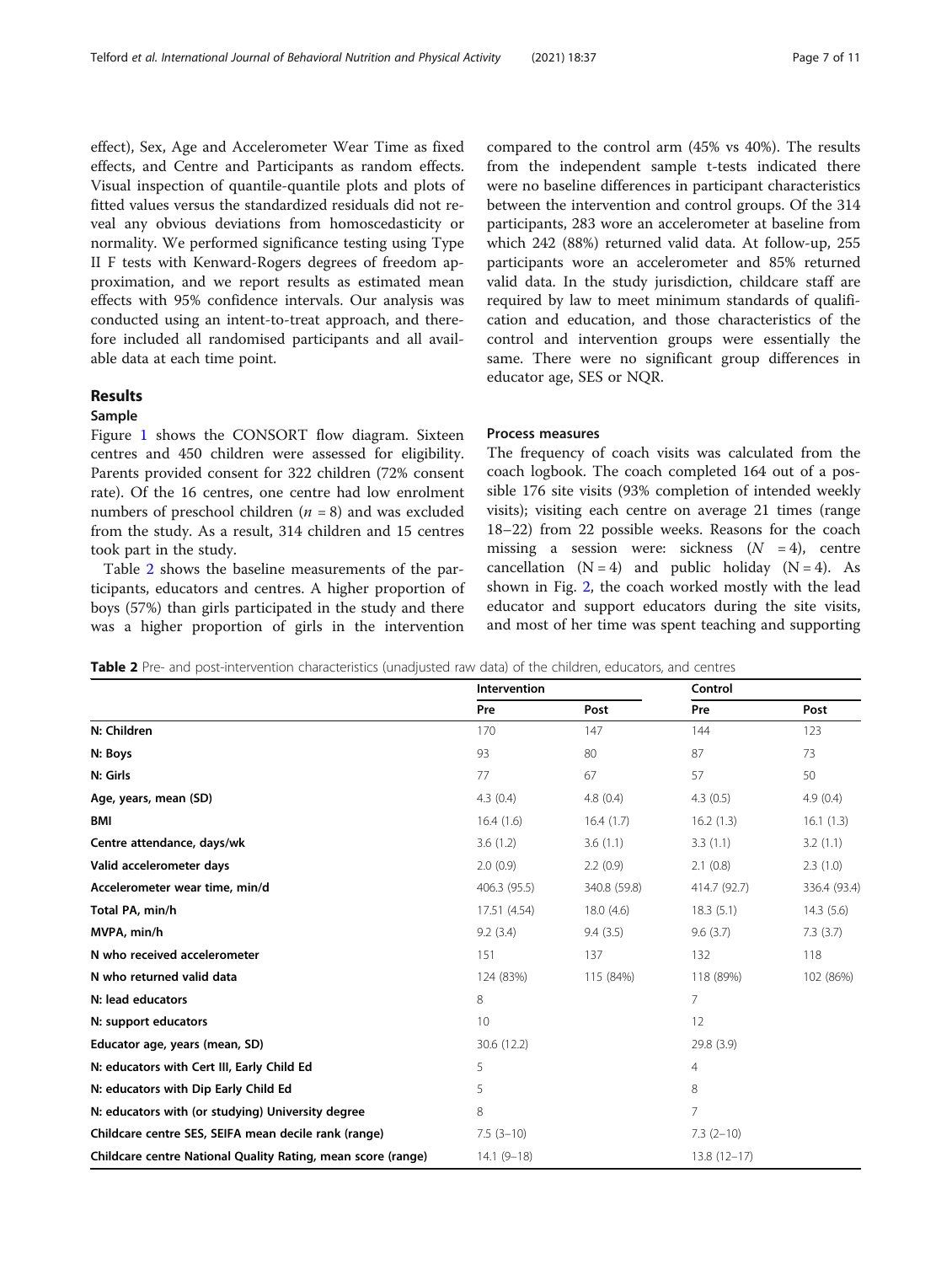educators to conduct the activities, along with assessing and addressing any emerging barriers.

From the rubrics designed to assess the frequency of intervention activities delivered by childcare staff, on average per week there were: 4 group time sessions (range 3 to 5), 5 transition activities (all educators reported 5) and 3 movement education or movement education extensions activities (range 1 to 4). There was no assessment of the frequency with which educators informally encouraged challenging free play.

### Intervention effects on physical activity

Table 3 shows the linear mixed model analysis for the dependent (response) variable Total PA and MVPA, expressed as minutes per hour. The Group by Time (intervention) effect on Total PA was 4.06 (95% CI [2.66–5.47],  $p \lt 0.001$ , indicating that for every hour a child spends at the childcare centre, those in the intervention were active for 4.06 min more than the control group. Based on an average attendance of 7 h per day, this effect is in the order of 28 min of Total PA per day.

For MVPA, the intervention effect was 2.33 min/h, (95% CI [1.31–3.34],  $p < .001$ ), indicating that for every hour a child spends at the childcare centre, those in the intervention performed 2.33 min more MVPA than the control group. Based on an average attendance of 7 h per day at the centre, this effect is in the order of 16 min of MVPA per day.

Total PA and MVPA models were adjusted for age, sex and wear time. Boys were more physically active than the girls. In terms of Total PA, boys were 2.75 min/ h (95% CI [1.83–3.67],  $p < .001$ ) more active, including 2.05 min/h (95% CI [1.37–2.73], p < 0.001) more MVPA than girls. There was a small, statistically significant effect of wear time in both models (Total PA model: 0.02 min/h, CI  $[0.01-0.02]$ ,  $p < 0.001$ ), indicating that children who were at the centre for longer periods tended to be more active per hour. Age was not a significant effect in either model.

### **Discussion**

This 22-week intervention, pragmatically designed to integrate physical activity into the daily routine of children attending childcare centres, produced a practically as well as statistically significant within-centre increase in Total PA and MVPA. Given the reported lack of effectiveness of pragmatic physical activity programs in childcare centres [[6\]](#page-10-0), the effect of our peer coaching approach on physical activity is a novel finding.

The practical significance is evident when considered alongside physical activity guidelines for preschool aged children. The current World Health Organization physical activity recommendation for preschool children is a minimum of 180 min/d, of which at least 60 min should be energetic play [[23](#page-10-0)]. The effects of the AEL intervention group on Total PA and MVPA, at 28 min/d and 16 min/d respectively, corresponding to 23 and 27% of the

|                                          | Model 1<br><b>Total Physical Activity (min/h)</b> |                 |         | Model 2<br>Moderate to Vigorous Physical Activity (min/h) |                 |         |
|------------------------------------------|---------------------------------------------------|-----------------|---------|-----------------------------------------------------------|-----------------|---------|
|                                          | <b>Estimates</b>                                  | CI              | p       | <b>Estimates</b>                                          | CI              | p       |
| <b>Fixed Effects</b>                     |                                                   |                 |         |                                                           |                 |         |
| Intercept                                | 8.75                                              | $3.45 - 14.04$  | 0.001   | 2.98                                                      | $-0.90 - 6.87$  | 0.132   |
| Time [POST]                              | $-2.30$                                           | $-3.54 - -1.05$ | < 0.001 | $-1.43$                                                   | $-2.33 - -0.52$ | 0.002   |
| Group [Intervention]                     | $-0.23$                                           | $-2.32 - 1.87$  | 0.833   | $-0.11$                                                   | $-1.54 - 1.31$  | 0.875   |
| Age                                      | 0.14                                              | $-0.95 - 1.22$  | 0.808   | 0.32                                                      | $-0.49 - 1.12$  | 0.437   |
| Sex [Boy]                                | 2.75                                              | $1.83 - 3.67$   | < 0.001 | 2.05                                                      | $1.37 - 2.73$   | < 0.001 |
| Wear-time                                | 0.02                                              | $0.01 - 0.02$   | < 0.001 | 0.01                                                      | $0.01 - 0.01$   | < 0.001 |
| Group by Time [POST]                     | 4.06                                              | $2.66 - 5.47$   | < 0.001 | 2.33                                                      | $1.31 - 3.34$   | < 0.001 |
| Random Effects <sup>a</sup>              |                                                   |                 |         |                                                           |                 |         |
| Mean square variance $\sigma^2$          | 13.29                                             | 3.65            |         | 6.84                                                      | 2.61            |         |
| Between-participant variance             | 5.15                                              | 2.27            |         | 3.13                                                      | 1.77            |         |
| Between-centre variance                  | 3.07                                              | 1.75            |         | 1.32                                                      | 1.15            |         |
| Intraclass Correlation Coefficient (ICC) | 0.38                                              |                 |         | 0.39                                                      |                 |         |
| N: Centres                               | 15                                                |                 |         | 15                                                        |                 |         |
| N: Participants                          | 281                                               |                 |         | 281                                                       |                 |         |
| N: Observations                          | 451                                               |                 |         | 451                                                       |                 |         |

Table 3 Linear mixed model analyses of the intervention effect on Total Physical activity and Moderate to Vigorous Physical activity

<sup>a</sup> Random fffects are shown as estimates and standard errors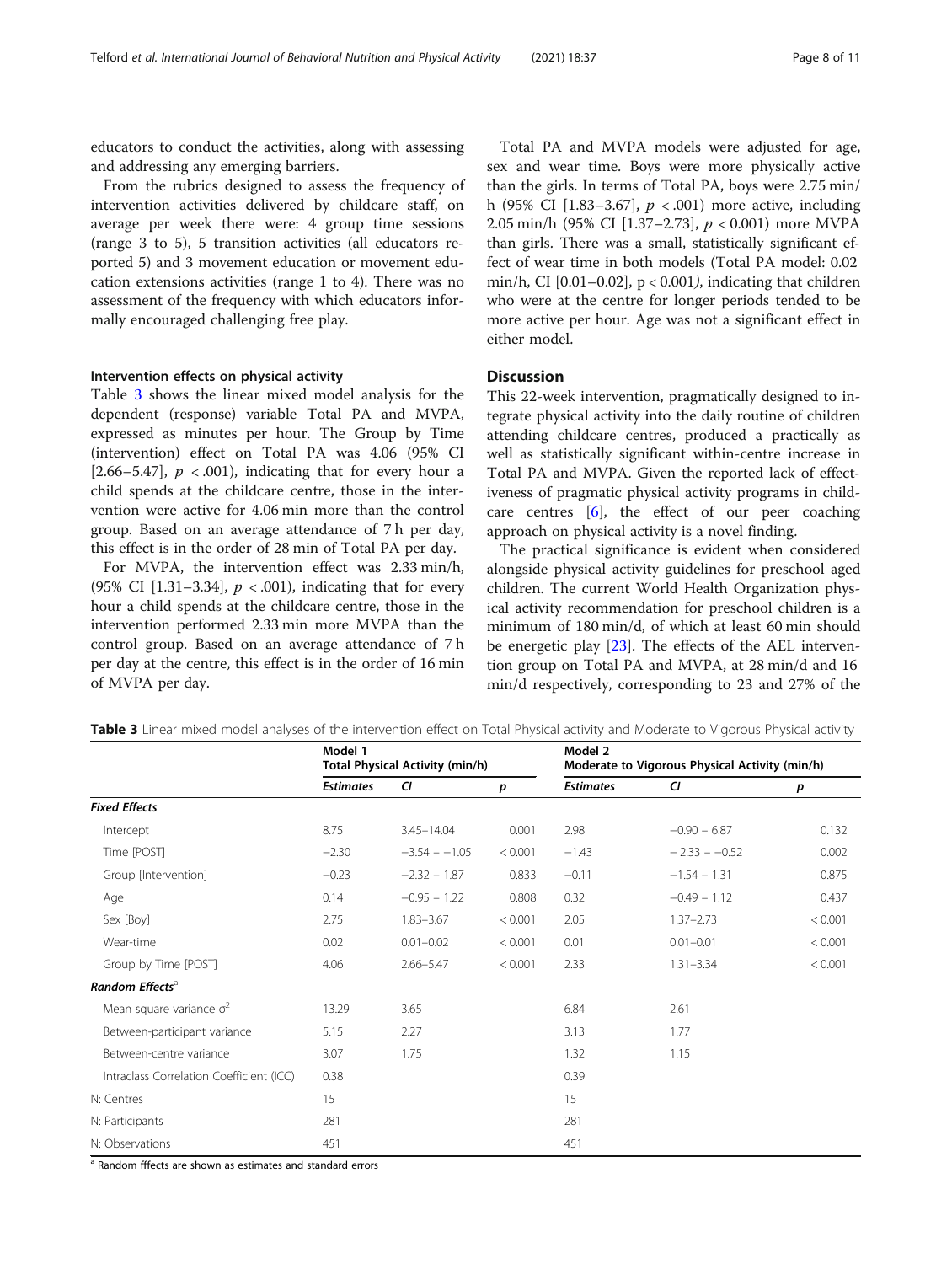WHO recommendations respectively, indicate that the peer-coaching approach made a substantial contribution towards children's daily physical activity requirements.

The magnitude of the intervention effect is higher than previous multicomponent cluster RCT's. For example, in the SPACE study involving 338 children across 22 centres, an 8 week intervention including resource provision and restructuring of outdoor time combined with a 4-h staff professional development session, resulted in a 1.3 min/h increase in MVPA and 2.2 min/h increase in Total PA. An important observation, and one requiring attention by future researchers, was that this effect was not maintained at 6-month post intervention, despite a booster professional development session at 4 months. The authors of another RCT, the SHAPES program [\[24](#page-10-0)], which involved 16 centres and 379 children, implemented a multicomponent program directed at training childcare educators to provide children with more opportunities to be physically active. They also reported a positive physical activity intervention effect, this time of 0.8 min/h. Recognising this as modest, the authors suggested that because it amounted to 35 min of MVPA per week, it was likely to benefit the health of high-risk youngsters, citing review evidence [[25](#page-10-0)]. On the other hand, several evidence-informed and systematically designed interventions have not succeeded in improving physical activity. For example, the Jumpstart intervention [[21\]](#page-10-0) involved 658 children across 43 centres, a 7-h intensive workshop and a support visit to assist educators to implement a multicomponent approach to enhance physical activity. The authors concluded that low incidence of program implementation by the centre staff precluded any significant effect on physical activity. They also noted that ongoing professional development is likely to be critical for future success because it can take time for well-established settings to embed changes in routine. Another intervention unable to detect any effect on children's physical activity was the 6 month Healthy Start-Départ Santé study, which studied 61 centres and 891 children, and involved a 3-h on-site training workshop for educators, provision of resources and active play equipment, and on-going on-line and telephone support [\[26](#page-10-0)].

To help explain the relatively greater magnitude of our intervention effect on physical activity, we can consider the likely influence of two program components. Common to most physical activity programs is professional development in some form, to assist educators to make changes to the childcare environment and/or their teaching practice. Several systematic reviews have indeed highlighted the importance of providing professional development because it targets educators who ultimately determine children's daily routines, schedules and exposure to learning experiences relating to physical activity

[[9,](#page-10-0) [27\]](#page-10-0). In another recent systematic review it was suggested that programs which seek educator input and provide direct hands-on experience to build educator skills are those most likely to increase children's physical activity [\[7](#page-10-0)]. These two aspects of professional development were indeed prominent in our current peercoaching intervention and may have contributed to its strong effect on physical activity; and the central role of the peer coach warrants further discussion.

Peer-coaching directed professional development is a novel approach for physical activity intervention in the childcare centre setting. This approach was adopted in light of the promising results of a recently reported peer coaching physical activity intervention in primary schools [[11](#page-10-0)]; together with review-based evidence suggesting its suitability to the childcare environment [\[28](#page-10-0)]. Directly applicable to our focus on physical activity in this report, the AEL peer-coaching approach facilitated the incorporation of three specific intervention elements previously identified as likely to lead to an increase in physical activity [\[7,](#page-10-0) [29\]](#page-10-0). These were the development of relationships, program flexibility, and a graduated integration of activities into the childcare daily routine; and we discuss these in turn below.

In developing beneficial relationships, our intervention drew on Vygotsky's Social Development Theory which places emphasis on relationships between people (coach and childcare staff) within the sociocultural context (the childcare centre) in shared experiences (the activities). To this end the weekly 3-h site visits allowed the peer coach time to establish rapport and trust while working alongside the educators. Indeed, the coach's diary indicated that the coaching strategy most frequently employed was to provide support for the educators (Fig. [2\)](#page-3-0) by listening and attending to difficulties, directly or indirectly aimed at providing motivation toward implementation of the AEL program. The importance of the role of developing trustworthy and meaningful relationships between educators and interventionalist has been highlighted previously, especially when educators lack confidence and knowledge [\[30](#page-10-0)] and are asked to take on new responsibilities [\[29\]](#page-10-0).

To facilitate program flexibility, the peer coaching approach was tailored to the individual needs of educators, providing freedom to determine when, how and where to implement the program activities throughout the week. This kind of tailored approach appears to be the strategy most consistently associated with improvements in children's physical activity [\[7](#page-10-0)]. In the AEL program this was well facilitated by the weekly reflective and planning session between the AEL coach and educator which identified and addressed individual educator barriers for implementing the program. The previously mentioned SHAPES trial, which increased children's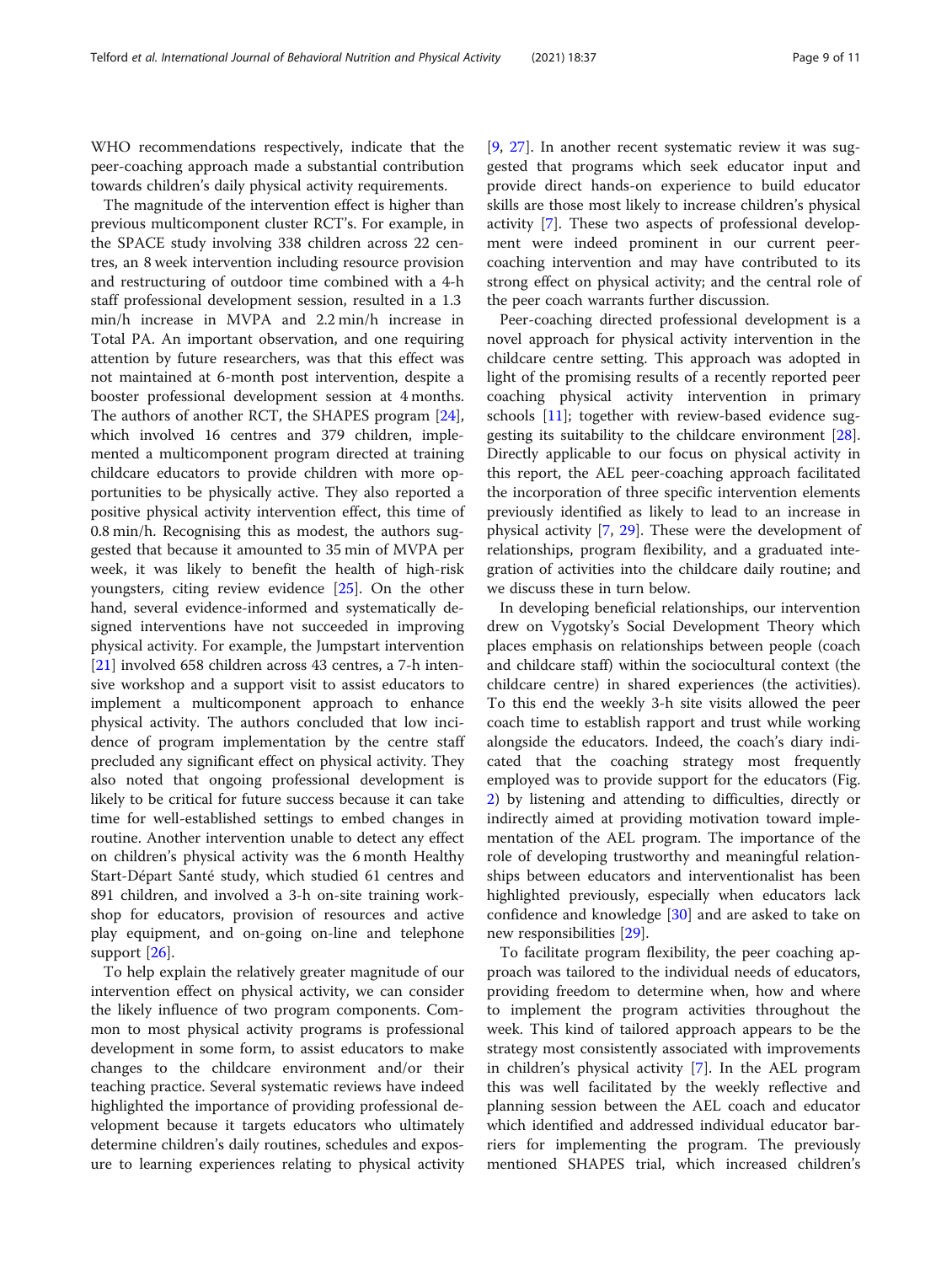physical activity, adopted a similar approach in allowing educators the flexibility to integrate physical activity opportunities in accordance with each centre's unique features [[24\]](#page-10-0).

The gradual introduction of the AEL program to the educators was facilitated by the regular site visits, which enabled the coach to introduce activities at a rate commensurate with educator acceptance and capabilities. The program began with short and more easily implemented movement experiences during group times and transitions before progressing toward more structured activities requiring more planning and educator confidence. This method of professional development was informed by Vygotsky's scaffolding approach in which the learner works in collaboration with an instructor to complete small, manageable steps in order to build confidence and competency to reach a goal. While success of the current program in enhancing physical activity suggests this approach has merit, further research is needed to understand the relative effectiveness of a peer-coach graduated introduction of content in comparison with other equally comprehensive but less continuous methods of professional development.

Finally, two general considerations may also assist in understanding the AEL program and help interpret its outcomes. The first is that it was informed by the concept of physical literacy, and so focussed on children's enjoyment and movement competency. Daily activities within the group/mat time and the "transitional" activities were opportunistically directed towards improvement of fundamental movement skills and enjoyment, rather than an increase in physical activity per se. With the AEL coach always working with physical literacy in mind, together with the provision of the resource cards, educators were regularly reminded of the potential contribution of each activity to social, cognitive and physical development.

The second general consideration was that outcomes could be directly applied to real world childcare conditions. The AEL intervention featured a series of characteristics that support a pragmatic classification. Design processes took place in consultation with educators and managers; the peer coach employment was in line with industry standards; and research staff were removed from delivering the intervention. Therefore, the observed positive, clear effect on physical activity is in contrast with the conclusions from a metanalytic review which concluded that pragmatic physical activity interventions are typically ineffective in childcare settings [[6](#page-10-0)]. On the other hand, any discussion of "real world" application is not complete without consideration of sustainability and as government policy makers and private childcare centre owners are aware, running costs are a primary concern. While our evidence suggests that a peercoaching approach is likely to be successful in terms of improving physical activity, it involves appointment of a coach (the cost shared across 8 centres), which may be more expensive than other methods of professional development such as workshops and information sessions. Of practical economic importance would be further inquiry as to the optimal degree of peer-coaching required to exert an effect and sustain that effect on physical activity. Moreover, in a broader translational context, and considering the well-established health and developmental advantages of physical activity, a question arises requiring careful deliberation by childcare centre owners and government policy makers. "If you believe increasing physical activity and physical literacy is a desirable outcome in early childhood development, are you willing to allocate funding to support it?"

### Strengths and limitations

There are several strong aspects of this study, including the consultation with the centre owners and educators; access to centres with similar facilities, administration and staff qualifications; the RCT and statistical modelling and strongly significant findings; the theoretical underpinnings of the program; and the objective measure of physical activity. There are also several limitations of our work. The educator records of frequency of delivery of AEL activity components may have lacked accuracy (we trialled a chart to track activities, but discontinued when it appeared to compromise the coach-educator relationship); numbers of centres were limited by employment of the one coach and assessment resources; and the short window of opportunity for assessments adopted to minimise disruption to staff and children.

#### Conclusion

The independent and direct benefits of physical activity to children's physical and psychosocial development are well accepted, and with a large proportion of children enrolled in childcare centres, these services have an important role to play in providing programs which include sufficient physical activity. Using an RCT design, this study examined the impact of a peer-coached professional development intervention for childcare educators, designed to integrate physical activity into the daily curriculum. In contrast with previously conducted pragmatic interventions, the intervention elicited clear and strong practically significant effects on within-centre PA and MVPA, demonstrating the valuable contribution childcare centres may make to early physical activity.

#### Abbreviations

PA: Physical Activity; Total PA: Total Physical Activity; MVPA: Moderate to Vigorous Physical Activity; NQR: National Quality rating; SEIFA: Socio-Economic Index For Areas; RCT: Randomised Controlled Trial; WHO: World Health Organisation